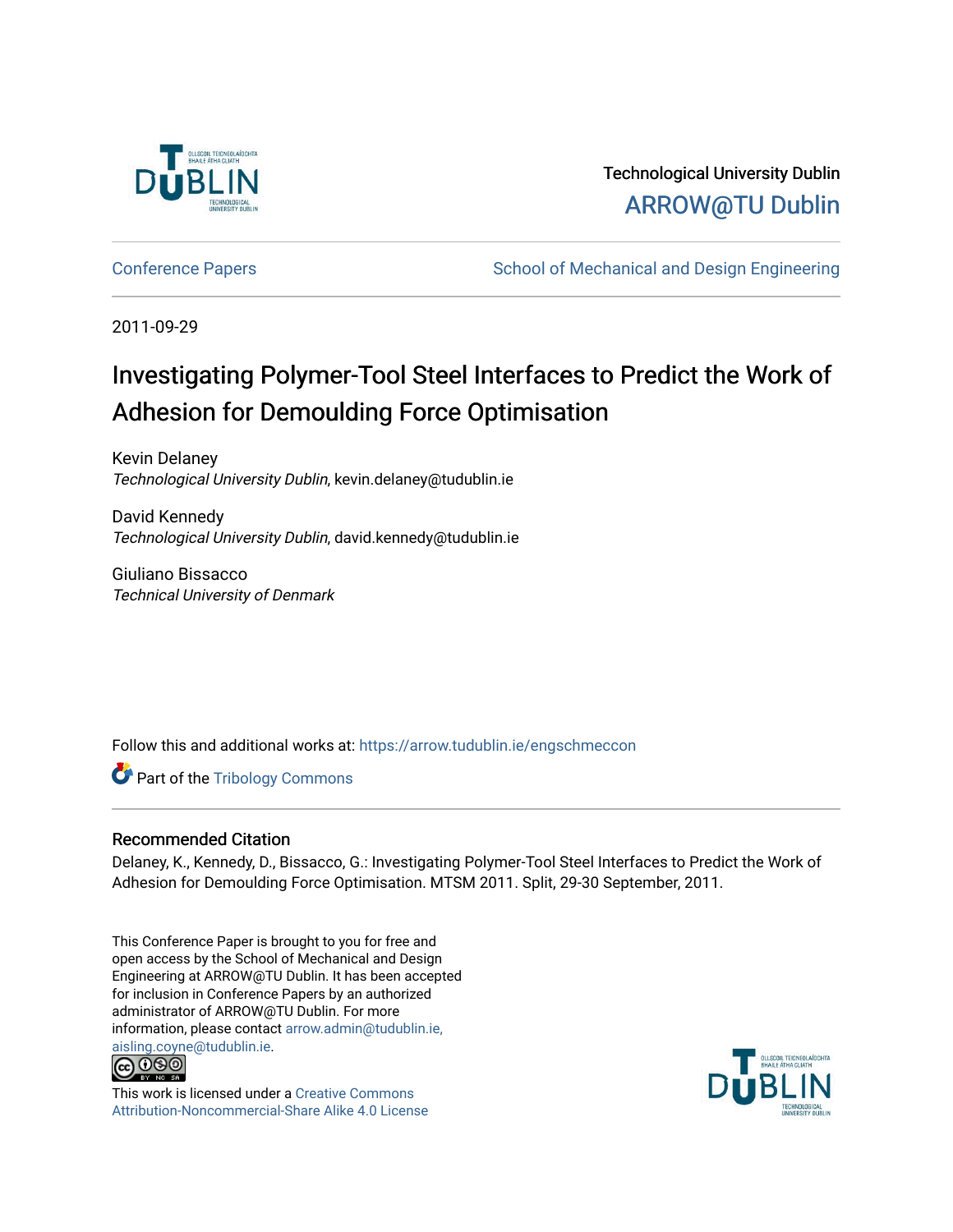# **Investigating Polymer-Tool Steel Interfaces to Predict the Work of Adhesion for Demoulding Force Optimisation**

### Kevin D. DELANEY<sup>1)</sup>, David **KENNEDY<sup>1)</sup>**, Giuliano BISSACCO<sup>2)</sup>

- 1) Dublin Institute of Technology Department of Mechanical Engineering, Dublin Institute of Technology, Bolton St., Dublin1 Ireland
- 2) Technical University of Denmark Department of Mechanical Engineering, Technical University of Denmark, Kgs. Lyngby, Denmark

Kevin.delaney@dit.ie

### **Keywords**

Polymer friction, Work of adhesion, Demoulding force prediction.

### Ključne riječi

Trenje polimera, Radnja adhezije, Predviđanje sile otvaranja.

### Original scientific article

Demoulding parts from replication tools is a critical stage of replication processes such as injection moulding and hot embossing. This challenge increases as part size decreases since components and associated replication cores become more fragile and liable to damage. Understanding interfacial characteristics between a polymer and the tool surface is critical to optimise the demoulding of such parts from replication tools. The strength of the polymer-tool interaction is characterised by the adhesion energy and is specific for a particular polymer-tool pair. It's magnitude depends upon the tool material, the chemical structure of the polymer, the processing conditions and the surface roughness.

Interfacial characteristics of a variety of polymer-tool steel surfaces are being studied by measuring contact angles of polymer droplets on the surfaces to predict the work of adhesion. The experimental set-up, selection of test parameters and main challenges faced to date are described and preliminary experimental results presented. In addition a description of how these results may be used to predict the force needed to demould parts from replication tools is discussed.

# Istraživanie sučelia polimer - alatni čelika zbog predviđania adhezijskog rada s svrhom optimiziranja sile otvaranja kalupa

Izvorni znanstveni rad

Odvajanje dijelova iz višekratnih kalupa je kritična radnja procesa kao što su injekcijsko brizganje u kalup i vruće utiskivanje. Ovaj se problem povećava kako se proizvod dimenzionalno smanjuje, te pripadajuće jezgre postaju više lomljive i podložnije nastajanju oštećenja. Razumijevanje interakcija površina polimera i alata je najbitnije za optimiranje vađenja proizvoda iz višekratnih kalupa. Čvrstoća veze između polimera i alata karakterizirana je energijom prijanjanja i specifična je za određeni par polimera-alat. Veličina energije prijanjanja ovisi o materijalu alata, kemijskoj strukturi polimera, proizvodnim uvjetima i površinskoj hrapavosti.

Mjerenjem kutova kontakta polimernih kapljica na površinama alatnog čelika proučavane su karakteristike interakcija površina različitih kombinacija polimer - alatni čelik sa svrhom predviđanja sile prijanjanja.

Opisane su postavke eksperimenta kao i glavna problematika do danas, te su isto tako prikazani i rezultati pokusa. U nastavku provedena je diskusija o mogućnosti korištenja dobivenih rezultata za predviđanje sile odvajanja dijelova iz višekratnih kalupa...

# 1. Introduction

Demoulding, or ejection, of parts from the tool is a critical stage of replication processes such as injection moulding and hot embossing. As the size of the component being replicated is reduced both the parts themselves and associated tooling becomes more prone to damage due to their reduced strength. Forces preventing demoulding of parts are generally a combination of differential shrinkage of the part and tool, adhesion and/or the possible formation of a suction force.

Friction is generally considered as the result of adhesion and/or deformation. Experimental results have shown that at higher tool surface roughness deformation dominates. This deformation can be elastic, with no permanent damage to the part or it can be plastic where

there will be permanent damage to the replicated parts after demoulding, visible in the form of ploughing or scoring of the part surface. At lower tool surface roughness the adhesion component of friction dominates. The most important adhesion mechanisms categorized as have been consisting of thermodynamic/chemical adhesion, electrical electrostatic adhesion and capillary attraction. However as reported by Ebnesajjad [1] it is difficult to assign adhesive bonding to a specific mechanism.

Understanding interfacial characteristics between the polymer and tool surface is critical to optimise part demoulding. This paper focuses on the adhesion component of friction and how parameters relevant to quantifying it can be determined experimentally using the method of contact angle measurements.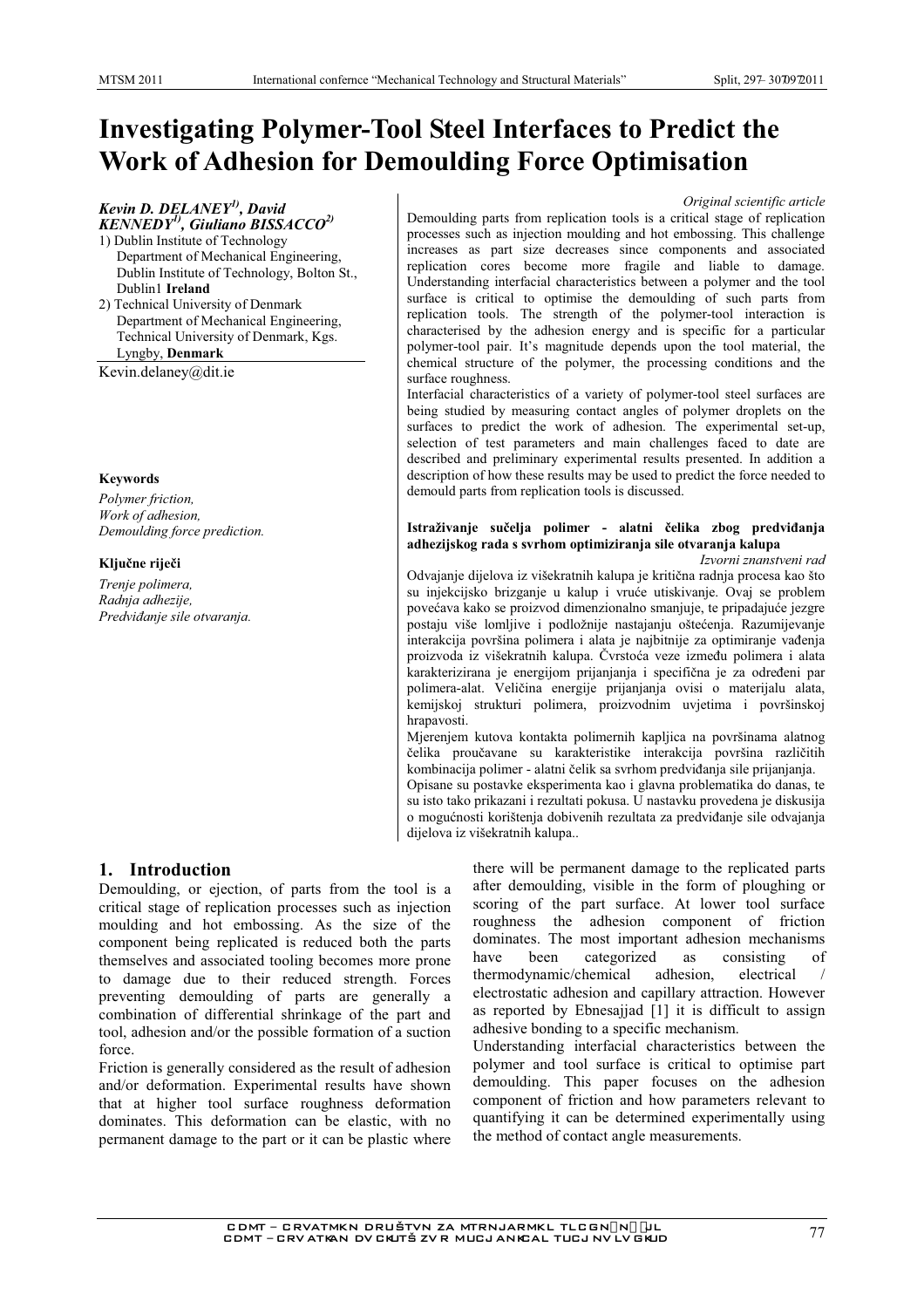|              | Symbols/Oznake                                                                                                                                    |      |                                                                                                                                               |  |  |  |
|--------------|---------------------------------------------------------------------------------------------------------------------------------------------------|------|-----------------------------------------------------------------------------------------------------------------------------------------------|--|--|--|
| 63           | - Contact angle,<br>- Kut dodira                                                                                                                  | Ysv. | - Surface tension of the solid in equilibrium<br>with its saturated vapour<br>- Površinska napetost krutnine u ravnoteži s<br>zasićenom parom |  |  |  |
| $Y_{\rm LV}$ | - Surface<br>tension of the liquid in<br>equilibrium with its saturated vapour<br>- Površinska napetost tekućine u ravnoteži<br>s zasićenom parom | Yst. | - Interfacial tension between the solid and<br>the liquid<br>- Površinska napetost između krute i tekuće<br>faze                              |  |  |  |

#### 2. Using contact angles quantify to adhesion

The objective of this experiment is to quantify the wettability between a solid substrate and a viscous liquid, in this case between simulated tool surfaces and a polymer using the method of contact angles. Quantitatively a contact angle,  $\theta$ , is the interior angle formed by the substrate being used and a tangent to the drop interface at the apparent intersection of the three interfaces. The tangent line and contact angle are shown schematically in Figure 1.

A static contact angle on a flat surface is commonly defined by Young's equation, which is essentially a force balance. This equation includes the interfacial surface tensions between solid and liquid, solid and vapour and liquid and vapour and is given by:

$$
\gamma_{\rm LV} \text{Cos}\theta = \gamma_{\rm SV} - \gamma_{\rm SL} \quad (1)
$$

where the interfacial tension between the solid and the liquid is given by  $\mathbf{Y}\mathbf{S}\mathbf{L}$ , while the surface tension of the liquid and solid in equilibrium with their saturated vapour are given by  $Y_{UV}$  and  $Y_{SV}$  respectively.



Figure 1. A polymer droplet on a tool substrate at equilibrium

Slika 1. Uravnotežena kapljica polimera na uzorku alata

The two principle methods to measure contact angles are the Wilhelmy plate method which is a specific form of tensiometry and goniometry which uses a profile image of a drop to find contact angles. Associated software analyses the profile image and the contact angle is returned. Profile images can also be recorded for additional analysis.

Anastaiadis and Hatzikirialos [2] measured interfacial characteristics for a series of polymer/wall interfaces using the sessile drop method to calculate the work of adhesion. Part of a broader project relating polymer/wall interface adhesion to the onset of wall slip, the stainless steel substrates tested included both a clean one and others that had been modified though the application of two different fluoropolymers to alter their surface energy. The measured contact angles of polymer droplets and the polymer surface tensions were used to calculate the work of adhesion of the various interfaces. The critical shear stress at which slip was initiated was found to scale linearly with the work of adhesion.



Figure 2. How polymer droplet contact angles vary with replication tool surface

Slika 3. Promjena kontaktnog kuta kapljice na površini alata

Navabpour et al [3] performed experimental work to quantify adhesion between low density polyethylene (LDPE) and various non-stick coatings. Granules of LDPE were placed on the substrate to be evaluated inside the heated oven and positioned in front of a microscope. As the LDPE granules melted drops formed. After reaching steady state the angle between the drop and the surface was recorded as the LDPE contact angle. The images presented in Figure 4 show a clear difference between coated and uncoated cubetrates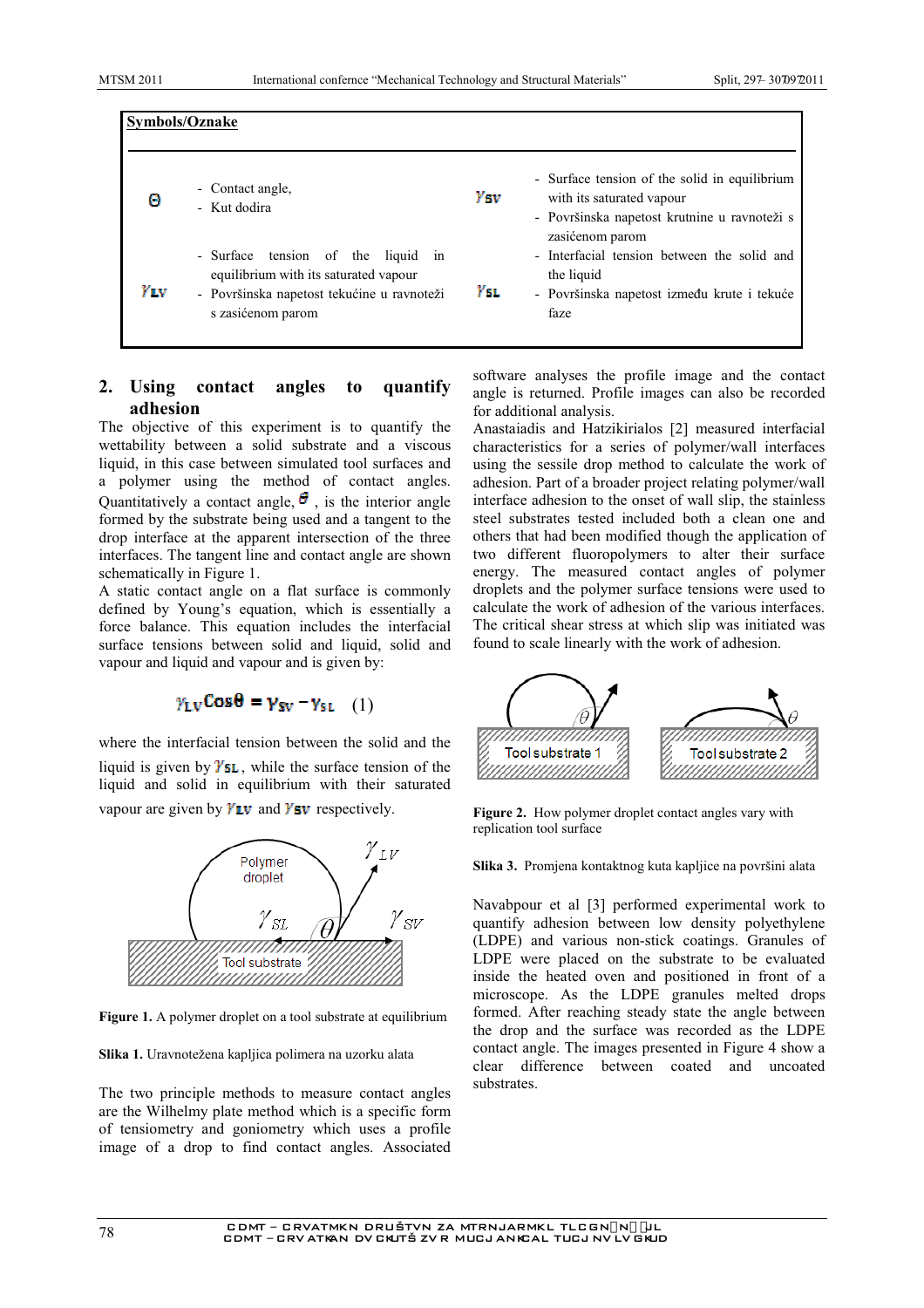

Figure 4. Contact angle variation between coated and uncoated substrates (Navabpour et al)

Slika 5. Promjena kontaktnog kuta kod prekrivene i neprekrivene površine uzorka (Navabpour et al)

## 3. Experimental set-up

An apparatus manufactured by Dataphysics, [4] and typically used to measure contact angles of liquids on surfaces at room temperature, forms the basis of the experimental set-up. Key elements of the apparatus include a microscope, a backlight, a specimen table and a computer monitor as shown in Figure 6. For this particular application the apparatus was modified with a number of attachments. Specifically a thermal chamber with an integrated Peltier module surrounds the testpiece and the dosing needle is replaced by a heated needle. The heated needle is used to store the polymer prior to dosing onto the test pieces. The surfaces to be tested are inserted into the temperature chamber. Independent temperature control of the heated needle and temperature chambers is possible so that behaviour of the hot polymer as it meets a cooler tool surface can be evaluated.



Figure 6. Overview of the complete test apparatus for measuring contact angles

Slika 7. Uređaj za mjerenje kontaktnih kuteva

Figure 8 shows a close-up of the test apparatus. The thermal chamber is in the centre of the image with the microscope and lighting elements of the device on the left and right hand side respectively. The heated needle

and dosing system protrude into the thermal chamber from the top of the thermal chamber.



Figure 8. Close-up of the test apparatus

Slika 9. Povećana slika uređaja

#### **Test parameters and procedure** 4.

### 4.1. Test parameters

Adhesion between the polymer and substrate depends upon the tool material, the chemical structure of the polymer, the processing conditions and tool surface roughness. The initial experimental studies will focus on a specific polymer: Poly methyl meth acrylate (PMMA). Three different tool surfaces generated from a single supply of steel commonly used for injection moulds are used for initial trials. These surfaces were generated using a polishing process to create a mirror finish. Two of the three surfaces were then "roughened" to produce the target surface roughness levels.

Surface generation through polishing was specifically selected so the resultant surfaces would have an isotropic surface profile and not be influenced by test orientation. After surface generation characterisation of the surfaces was performed to create surface data which can be used in the development of the demoulding force model. Target surface roughness levels were selected based on experimental work reported by Sasaki et al [5] who showed that an optimal surface roughness exists where the demoulding force for an injection moulded part is at a minimum. Surface roughness levels on both sides of this optimum value were selected.

In addition to three different tool surface roughness values relevant processing parameters, specifically the melting temperature of the polymer and the tool surface temperature, are varied during testing to understand how they affect the contact angles. The specific processing